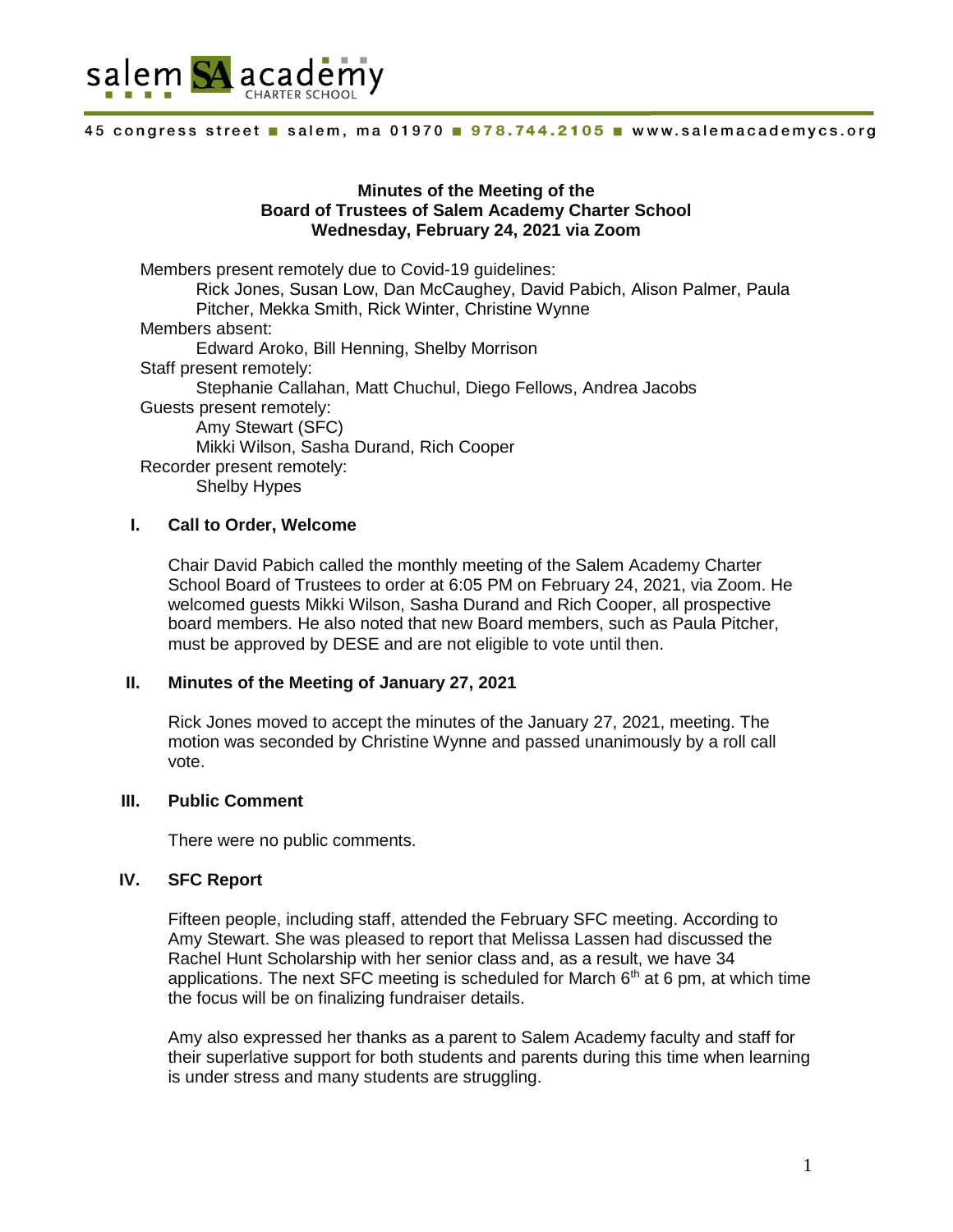

#### 45 congress street salem, ma 01970 . 978.744.2105 . www.salemacademycs.org

## **V. Principals' Report**

The upcoming move to live streaming on March 1st headlined Matt Chuchul's report. This will allow smaller sections—12 students in the classroom and 12 more zooming in—and give teachers more prep time. We will be able to use existing technology, i.e., computer cameras and audio, as our equipment has already been optimized for remote learning. After fine tuning, live streaming will become the model for the rest of the year. Matt referred the Board to his detailed written report for more details on Lower School progress during the past month.

At the Upper School level, Drea Jacobs indicated a few teachers are piloting live streaming, but individualized schedules make this more difficult than in the Lower School. Currently, teachers are still teaching both remotely and in person.

Drea focused on how we are analyzing performance data strategically at all levels, from individual students to teachers, team leaders, etc., to determine the best ways to move forward. She also called attention to how students have stepped up as leaders, checking in with their peers, organizing and running the Students of Color Student Union, and planning Black History Month. She also indicated that college application process continues and that we are setting the stage for Juniors now. Moving SATs up to the spring is one example.

In looking at performance comparisons from last year to this, Christine Wynne remarked that the increase in students failing two or more classes is quite small. Drea indicated this class has been followed closely and many measures are in place to support them, measures that will also serve lower grades. We look forward to seeing what happens now that all students are in the building, some meeting teachers in person for the first time.

### **VI. Interim Executive Director's Report**

Stephanie Callahan reported that Onward's long-anticipated work has launched and that 30 more students have enrolled in the March lottery. She called attention to the current spate of statements about plans to get children physically back in school. The fine print beyond the headlines addresses issues that have long been on our radar if not already implemented, such as bringing high priority students back first and testing to monitor the virus. Our commitment to safety, learning and keeping students engaged, while continually refined, remains unchanged.

We do look forward to teacher vaccinations, lowering the burden they face, and positive signs like Salem's lower Covid numbers and the State continuing to pay for testing. Changes are being announced almost daily.

Stephanie mentioned two other things. We are proceeding to fill faculty and staff vacancies and DESE has requested that the Board reaffirm the decision to move from a 195-day to a 187-day calendar to clarify that this is not a pandemic-related request. Rick Winter moved to reaffirm this decision, seconded by Dan McCaughey. The motion passed by a unanimous roll call vote.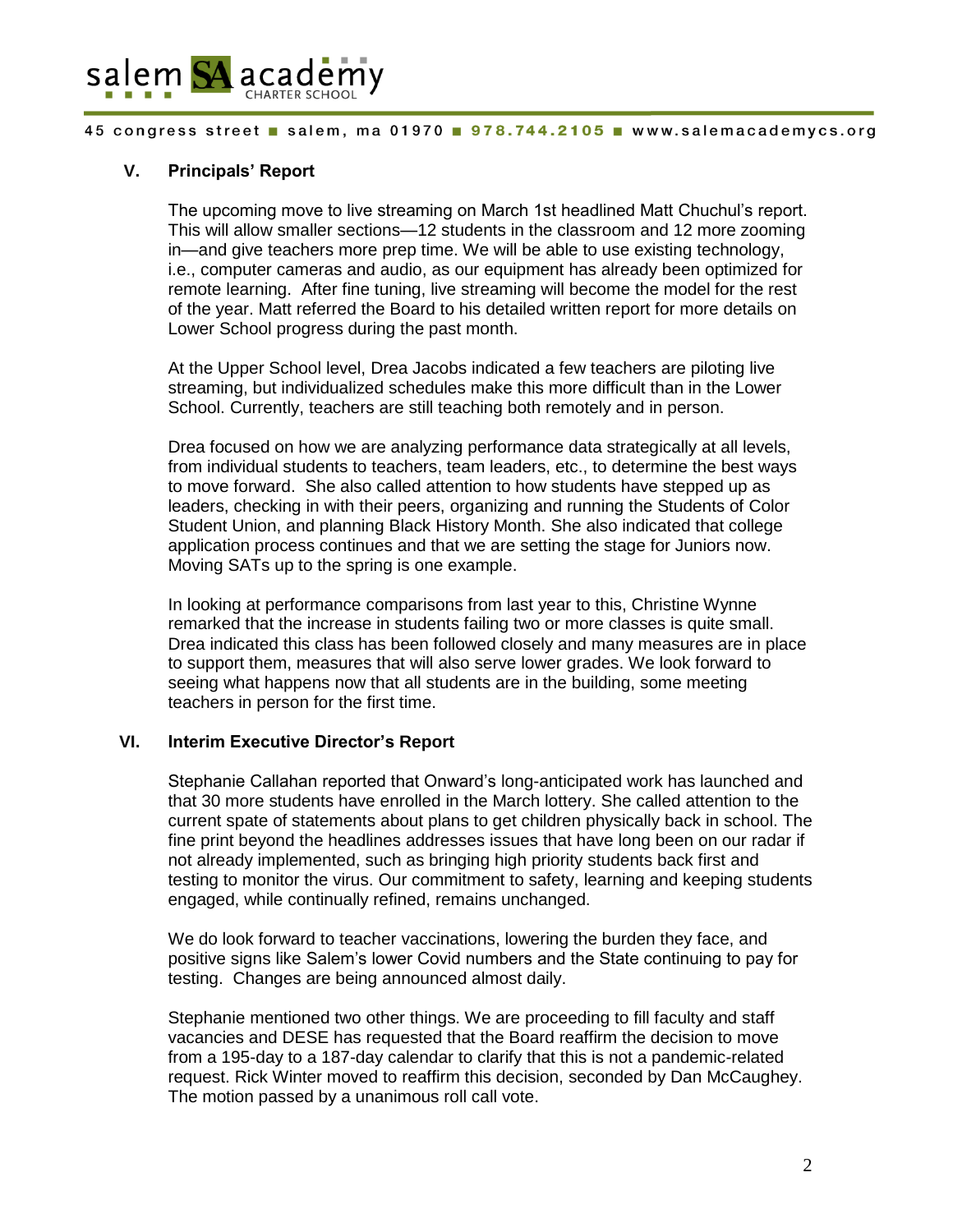

#### 45 congress street salem, ma 01970 . 978.744.2105 . www.salemacademycs.org

## **VII. Committee Reports**

### **A. Governance Committee Report**

Rick Jones welcomed prospective Board members Mikki Wilson, Sasha Durand and Rich Cooper. Mikki has been part of our Development Committee for a year and a half and is the first to be nominated for Board membership. Christine Wynne moved that Mikki be elected to a full term; this was seconded by Mekka Smith and passed unanimously by a roll call vote. Welcome, Mikki. The process for filling other Board vacancies will continue next month.

### **B. Education Committee Report**

Dan McCaughey indicated there is no February report from this committee/ Its next order of business will be to check in on how Onward is doing.

### **C. Development Committee Report**

Christine Wynne said the Development Committee has nothing to report this month.

### **D. Advocacy Report**

Mekka Smith reminded the Board that Charter School Advocacy week begins March  $2^{nd}$ . She and Nina Cohen will definitely participate in this virtual meeting, which provides an important opportunity for charter schools to have face time with state legislators.

### **E. Facilities Committee Report**

Dave Pabich reported that there are no pressing issues requiring Board consideration at this time.

### **F. Finance Committee Report**

Stephanie Callahan reported that our financial picture looks good. Our comparatively low cash position, despite higher- than-expected revenues and lower expenses thanks to Covid, is because of the retroactive pay raises just implemented. Because so much information regarding funding is still being developed, the draft budget normally presented in February will now be in March.

# **VIII. Executive Session**

Christine Wynne moved to go into executive session and not return to open session. The motion was seconded by Dan McCaughey and passed unanimously by roll call vote. Board members and two members from Edgility (Allison Wyatt and Ila Shah) convened then discussed the results of the Executive Director finalist process. The Edgility team presented the results of the finalist interview day and reviewed comments from students, faculty, staff, select board members, and the Read Foundation. After reviewing the materials and a commensurate salary, the Board